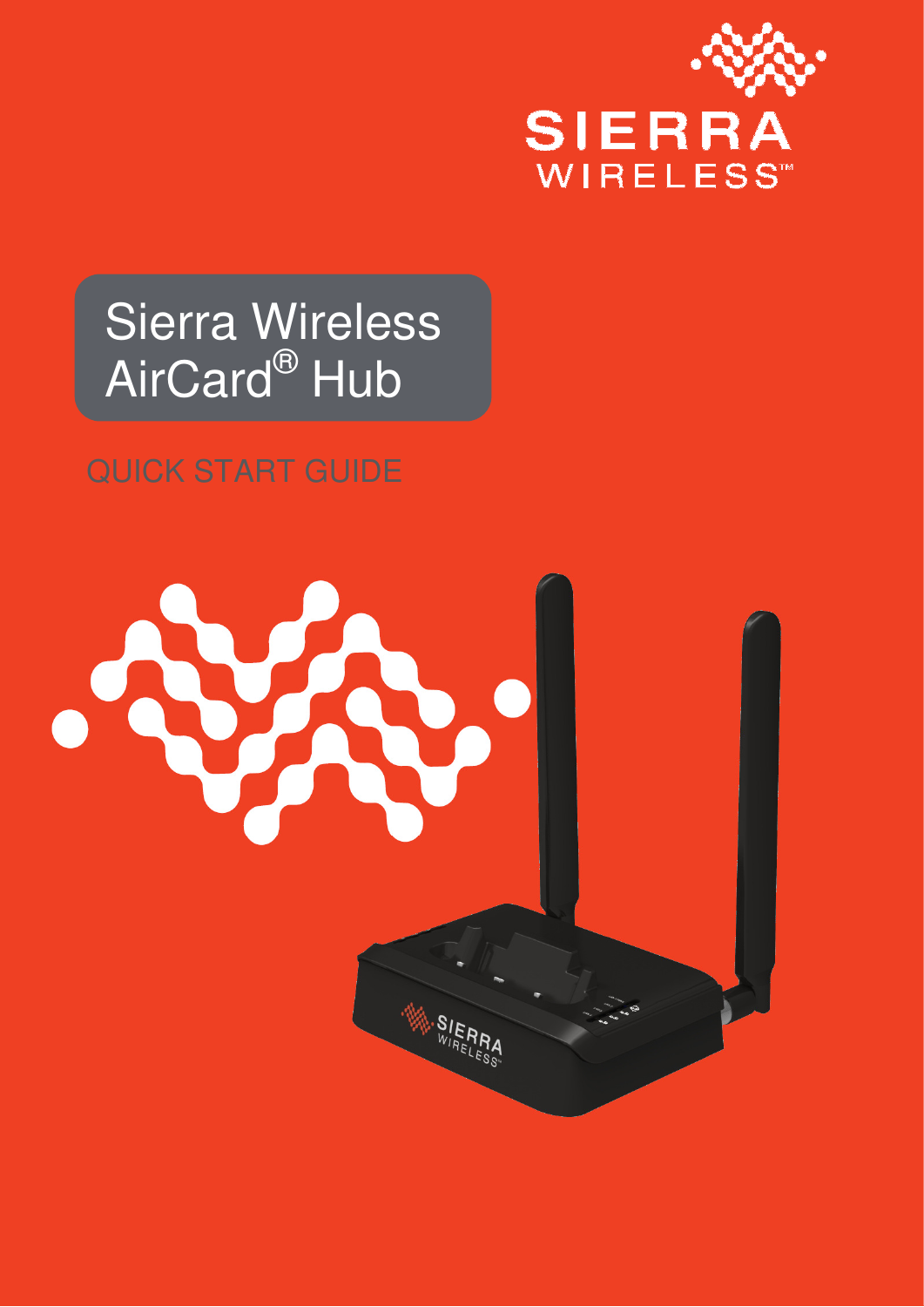## Package Contents

Your package contains the following:

- 1. AirCard® Hub
- 2. 12V/2A power supply
- 3. T 3G/4G dipole antennas
- 4. Ethernet cable
- 5. This Quick Start Guide

#### <update this image>



#### **Wi-Fi SSID and Security Key:**

The default Wi-Fi Network Name (SSID) and Wi-Fi Security Key (WPA) are unique for your device and are accessible on the LCD dashboard of your AirCard<sup>®</sup> mobile hotspot.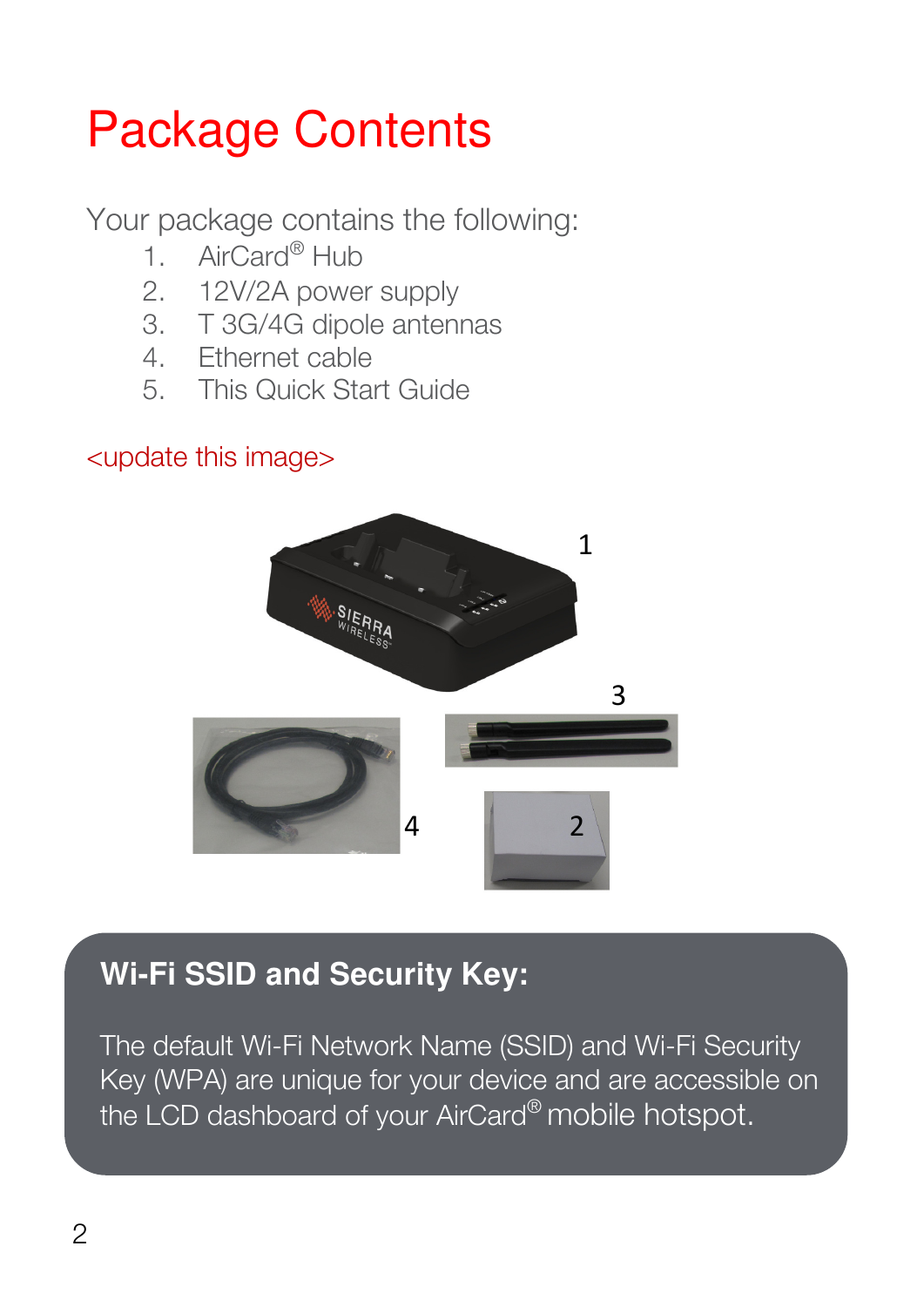## About Your AirCard® Hub



LAN 2-4 ports

| <b>INTERFACE</b>            | <b>FUNCTION</b>                                                                            |
|-----------------------------|--------------------------------------------------------------------------------------------|
| 3G/4G antenna<br>connectors | Attach external 3G/4G antennas                                                             |
| I AN 1 / WAN                | LAN or WAN port for wired Ethernet clients or<br>bridged devices (for example, ADSL modem) |
| $IAN2 - 4$                  | I AN Port for wired Ethernet clients<br>(computers, laptops, etc)                          |
| USB ports                   | Connect a USB storage device to share<br>content with connected clients.                   |
| Power connector             | Connects to a DC 12V/2A power adapter                                                      |
| Reset                       | Hold this button down for over 12 seconds to<br>reset to factory defaults.                 |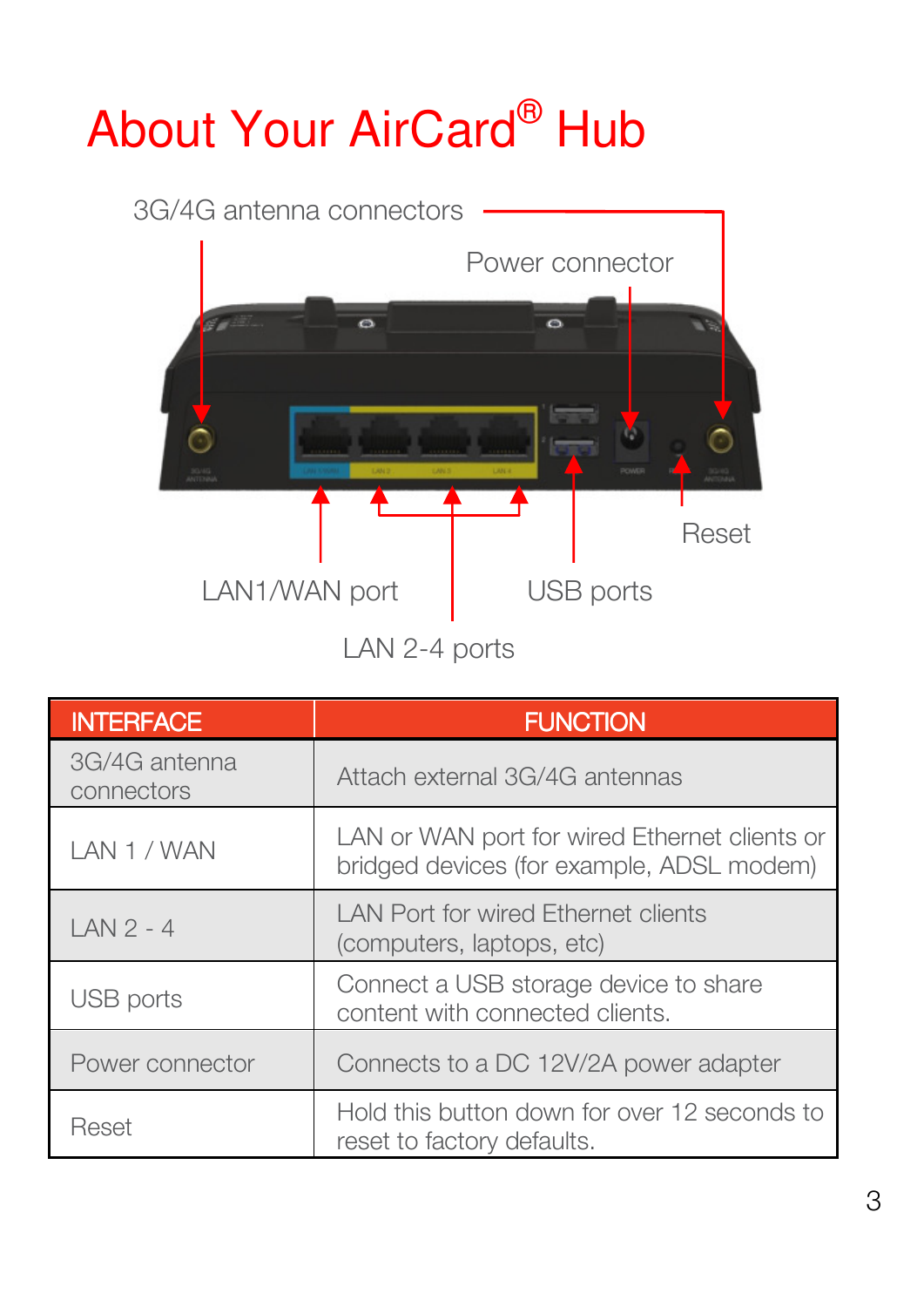## Get Started Using Your AirCard<sup>®</sup> Hub

1. Attach the supplied antennas to the ports marked "3G/4G ANTENNA".

> <image antenna plugin show clockwise direction> <hold metal part to screw in the antenna until it tightens, then hold the metal part while turning the antenna to position vertically as shown>

2. Plug the power adapter into the wall socket and connect the power adapter to the POWER socket on the back of the AirCard Hub. Wait approximately 30 seconds for the AirCard Hub to power up.

<image power adaptor connection>

3. Follow the instructions provided with your AirCard to connect to the internet. Then dock the AirCard hotspot in.

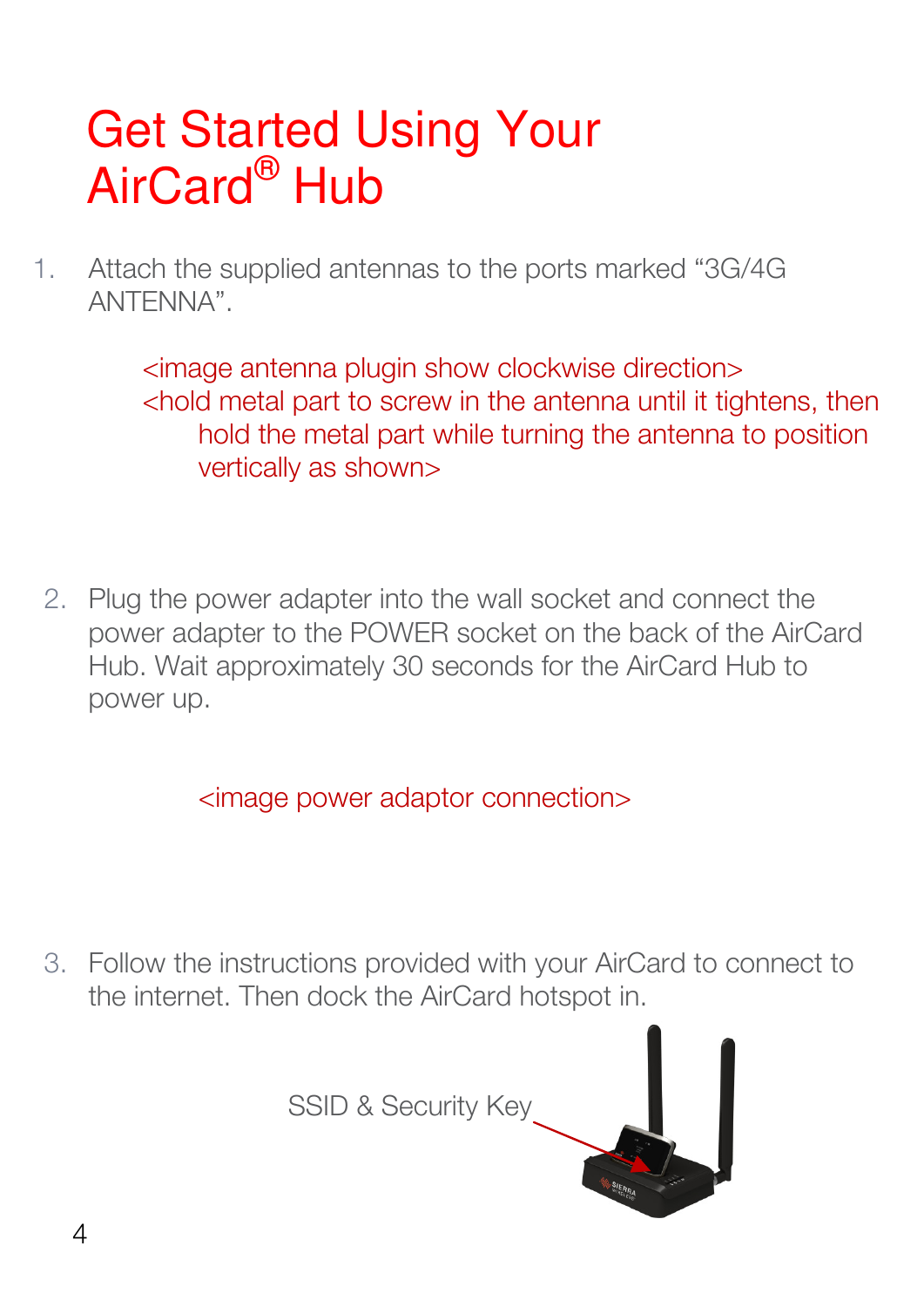## Connect to the Internet

### Connecting Wirelessly

- 1. Ensure Wi-Fi is enabled on your device (for example, computer/laptop/smartphone/printer/camera).
- 2. Open the wireless network manager on your device and connect to the network name shown on the LCD screen of your AirCard hotspot.
- 3. When prompted for your wireless security settings, enter the Security Key shown on the LCD screen of the AirCard hotspot.
- 4. Wait approximately 30 seconds for the connection to establish.

After the setup process is completed, you will be connected to the Internet.

#### Use the Quick Wi-Fi Setup

Quick Wi-Fi Setup allows users with suitable devices to quickly connect to Wi-Fi network without the use of a keyboard. This is sometimes referred to as Wi-Fi Protected Setup (WPS). The feature is available on many more recent products such as cameras, printers, smart phones, and laptops.

- 1. Press the WPS button on your AirCard hotspot until WLAN LED starts flashing.
- 2. Within 2 minutes, **press** the WPS button on the wireless device you want to connect.

#### Additional Wi-Fi Connections

You can connect up to 16 Wi-Fi devices to your AirCard Hub.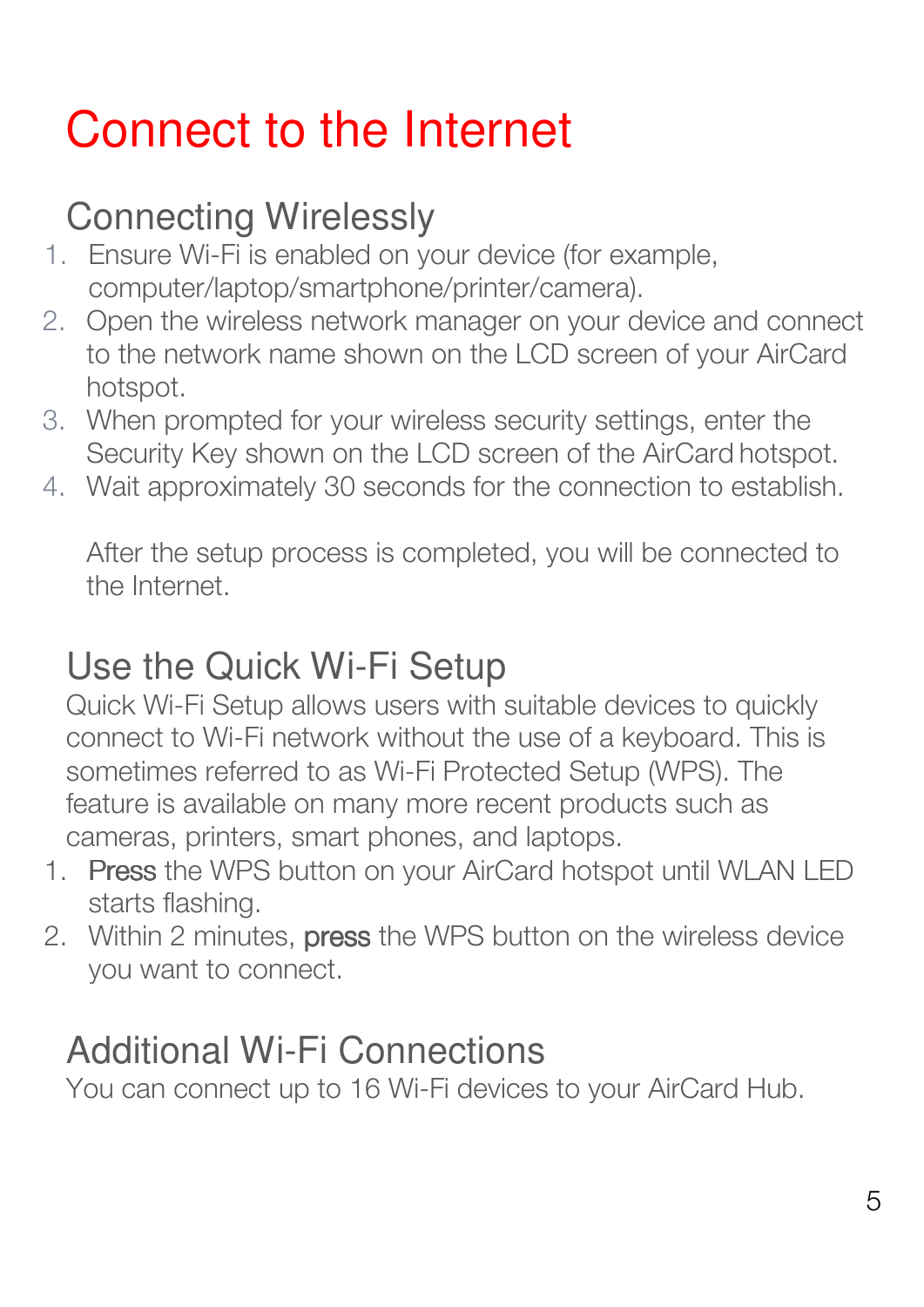#### Connecting via Ethernet Cable

- 1. Connect the provided Ethernet cable to the port marked LAN1/WAN or LAN 2-4 at the back of the AirCard Hub.
- 2. Connect the other end of the Ethernet cable to your computer.
- 3. Wait approximately 30 seconds for the connection to establish.

After the setup process is completed, you will be connected to the Internet.

#### Additional LAN Connections

Connect up to 4 devices via Ethernet cable to the ports marked LAN1/WAN or LAN 2-4

#### Accessing Storage Devices

The AirCard® Hub also provides access to any connected USB Storage devices. These can be accessed by both Ethernet and Wireless users by using the network address: \\swi.hub.

## AirCard® Hub Homepage

Regardless of the operating mode selected, you can access the AirCard Hub homepage from any device connected to it by using the web address http://swi.hub.

This opens the management console, where you can:

- View the status of the AirCard Hub.
- Make changes to the AirCard Hub, including changing the operating mode.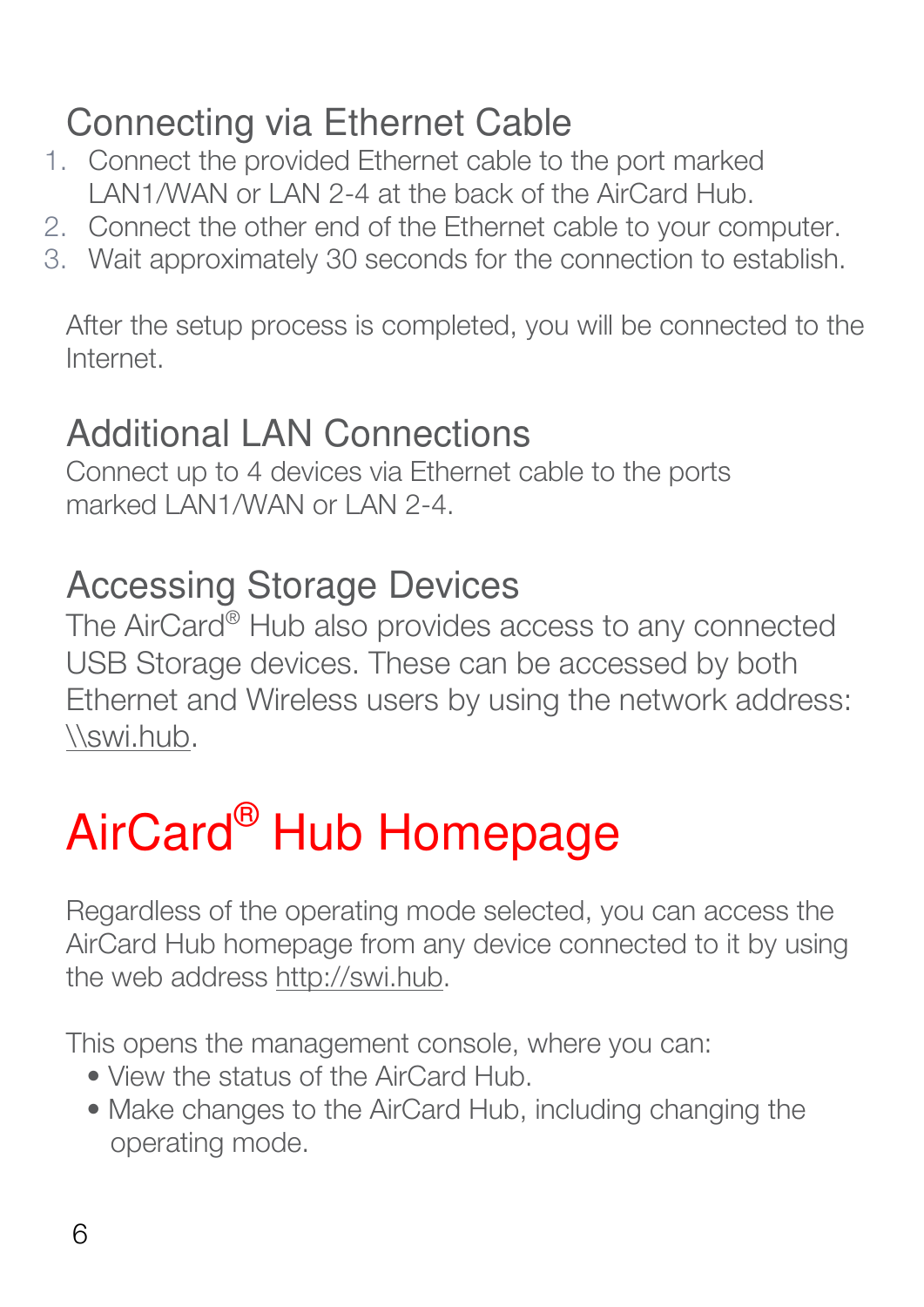## Now That You Are Connected



| I ED INDICATOR                                        | DEFINITION                                                                                                                                                     |
|-------------------------------------------------------|----------------------------------------------------------------------------------------------------------------------------------------------------------------|
| (1) Power                                             | Power status indicator:<br>$Off = No Power$<br>н<br>$On = Power$<br>н                                                                                          |
| (2) WLAN                                              | Wi-Fi status indicator:<br>$Off = Wi-Fi$ Off<br>н<br>Solid = Wi-Fi On, no traffic<br>н<br>Flash = Wi-Fi On, data traffic<br>н                                  |
| (3) WWAN                                              | Internet WAN indicator:<br>$Off = No$ Internet connection<br>н<br>Solid = Internet connected, no traffic<br>н<br>Flash = Internet connected, data traffic<br>н |
| (4) LAN1 / WAN<br>(5) LAN 2<br>$(6)$ LAN3<br>(7) LAN4 | LAN1/WAN or LAN 2-4 Port connection status<br>indicators:<br>$Off = No$ cable connection<br>Solid = Cable connection established<br>H<br>Flash = Data traffic  |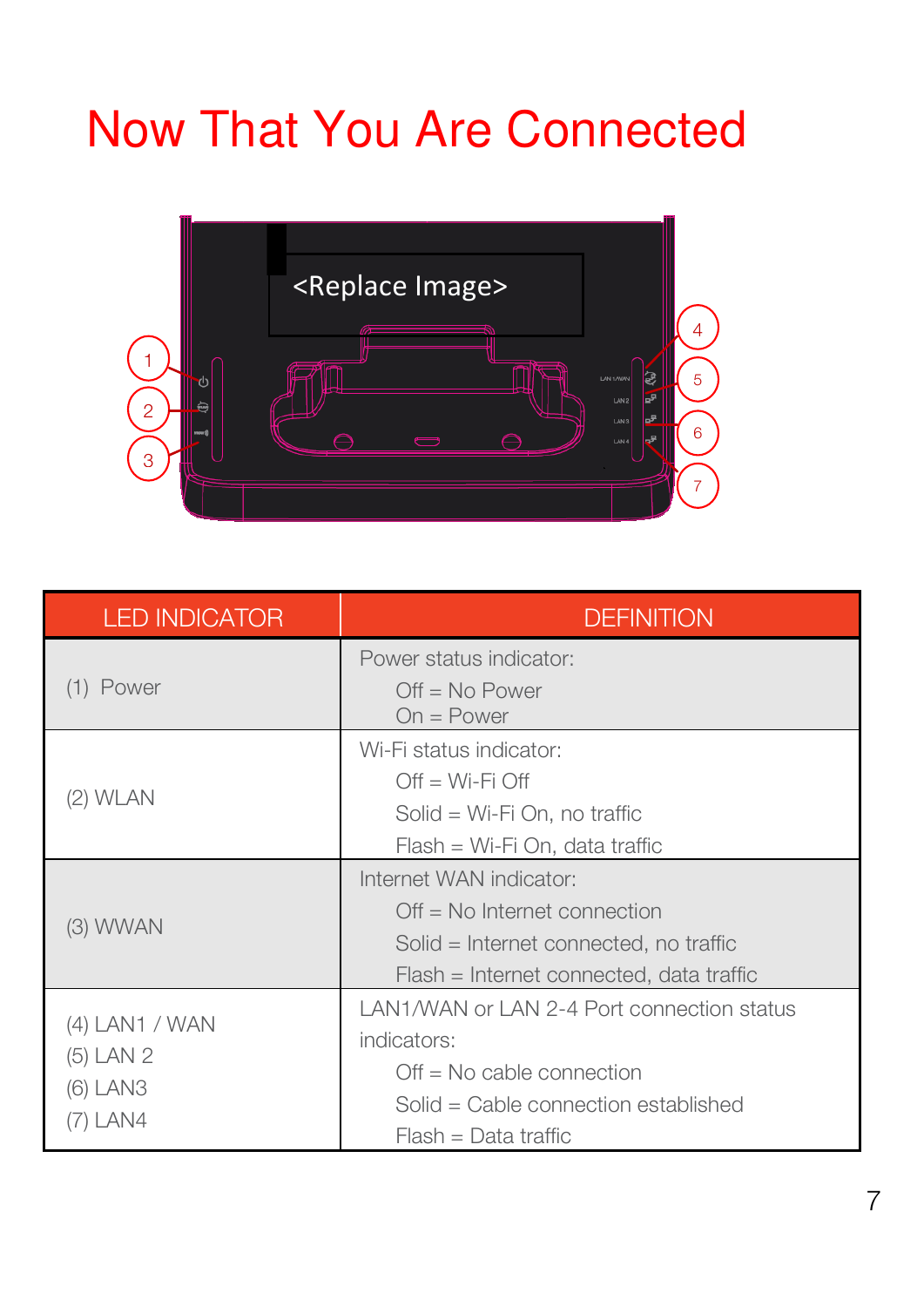## Modes of Operation

The AirCard Hub supports 3 operating modes offering varying levels of function and configuration options.

#### A. Easy (default)

Easy mode is best for users who just want to extend the functionality of their hotspot. No setup required.

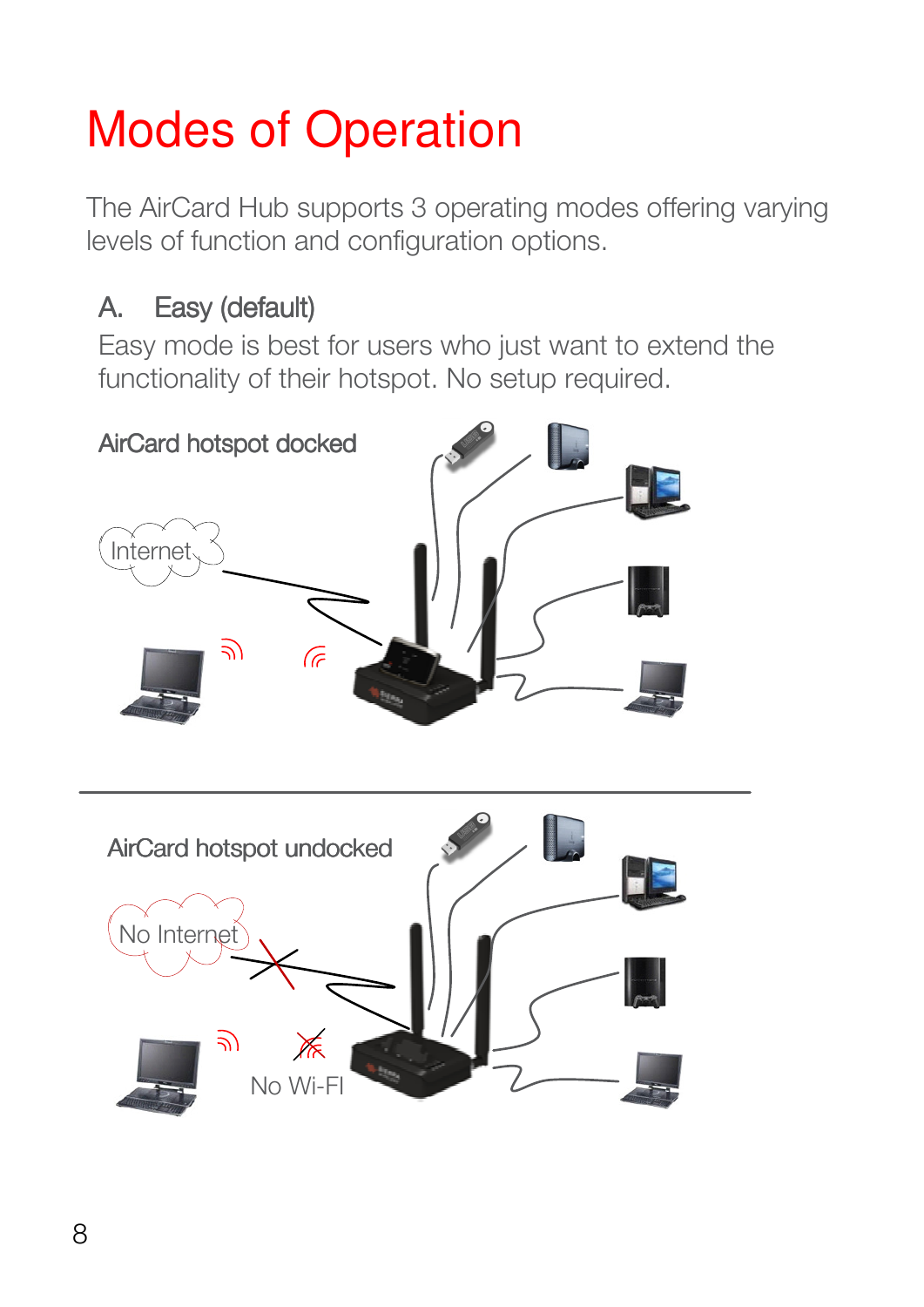#### B. Small Office / Home Office (SOHO)

j

SOHO mode is best for users that want to both extend their hotspot capability and have a local network when the mobile hotspot is not present.



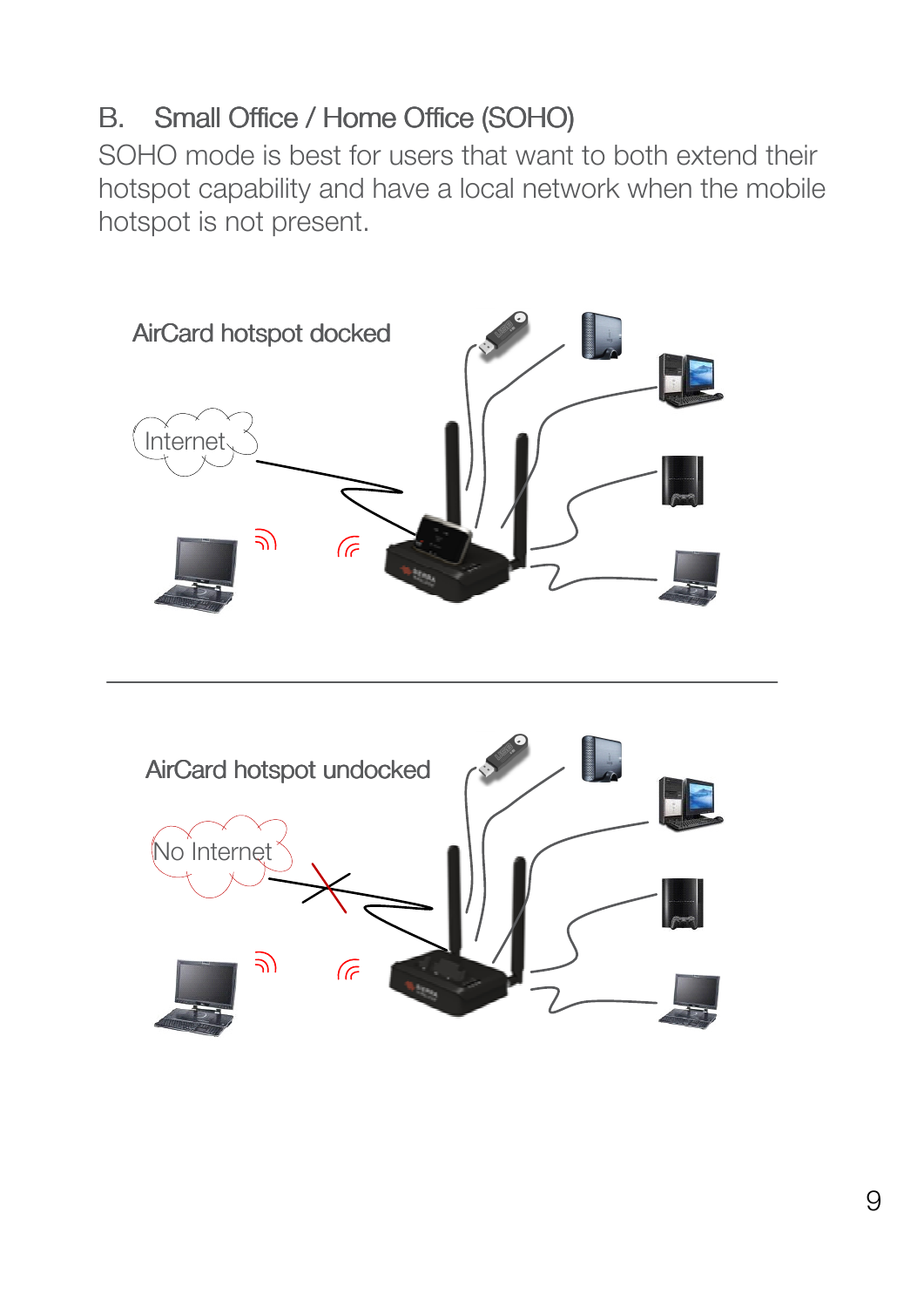#### C. Power User

Power User mode opens all advanced user options for the AirCard Hub and is meant for users who are comfortable with networking technology. Advanced configuration settings are accessible in this mode.



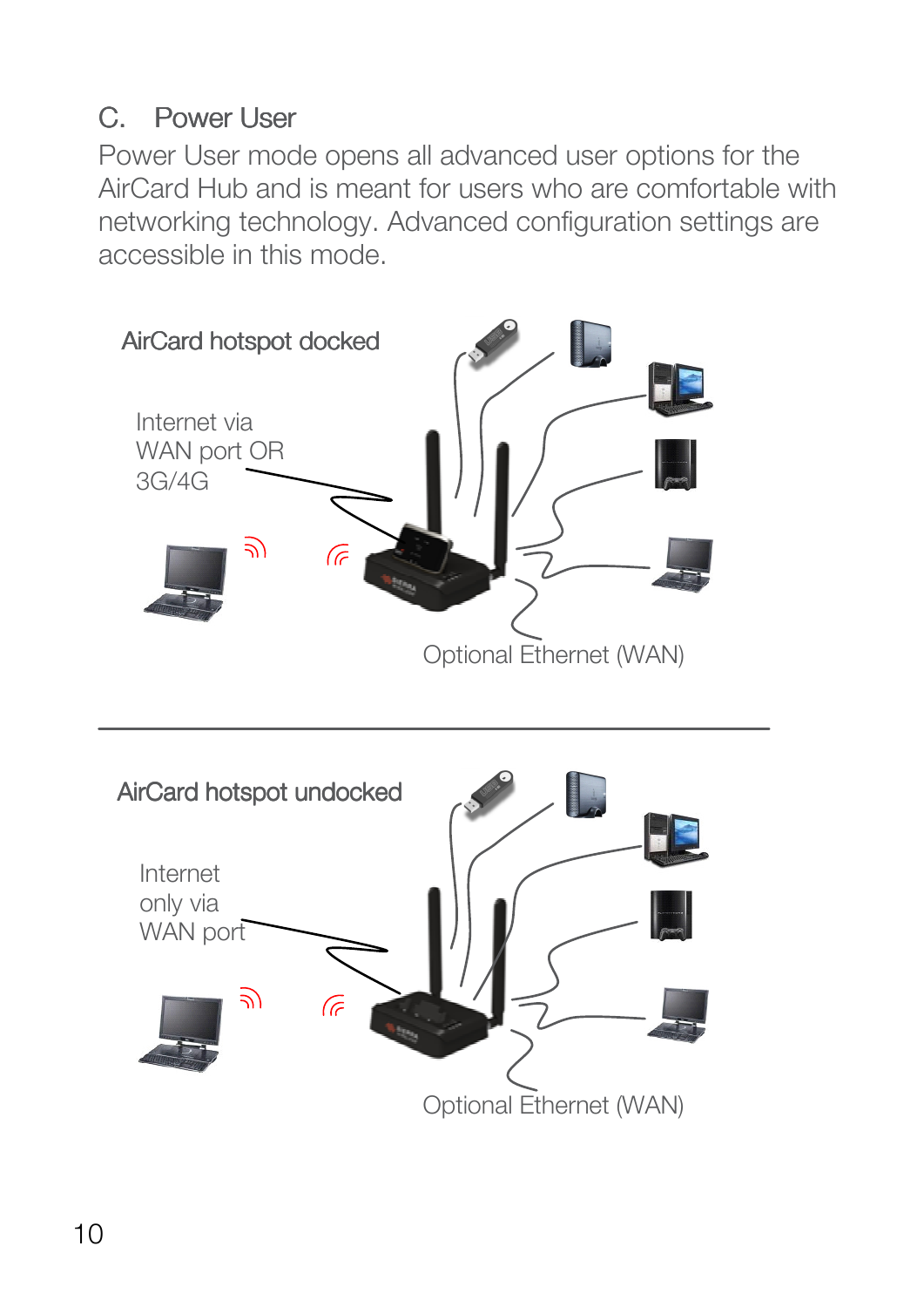## Advanced Settings (Power User)

When Power User mode is selected, you can also configure the basic settings of the wireless network and the WAN port function, as well as in-depth configuration options for the AirCard Hub.

You can access the advanced settings pages by clicking "Login" or by clicking on "Switch to Advanced View" (next to the Power User radio button). The default login credentials are: username: admin **password: admin** 

If you change your default settings and forget your credentials, you can reset the unit to factory default by pressing the RESET switch at the back of the AirCard Hub for approximately 12 seconds (until the LEDs start flashing).

#### Firmware Upgrades

Users are recommended to check firmware updates regularly.

- 1. Go to the following website to download the firmware image http://www.sierrawireless.com/Support/Downloads.aspx
- 2. Change the operating mode to the Power User, and login to the advanced settings as described above.
- 3. From the menu select System -> Update Firmware
- 4. Click the Browse button and navigate to the location of the firmware image you downloaded and select that image.
- 5. Click "Apply" to start the upgrade process. During the firmware upgrade process all the lights on the front of the AirCard Hub will flash and the process will take several minutes. Do not interrupt the power supply during the upgrade process. Once completed, your AirCard Hub will reboot to the Easy mode operation.

11